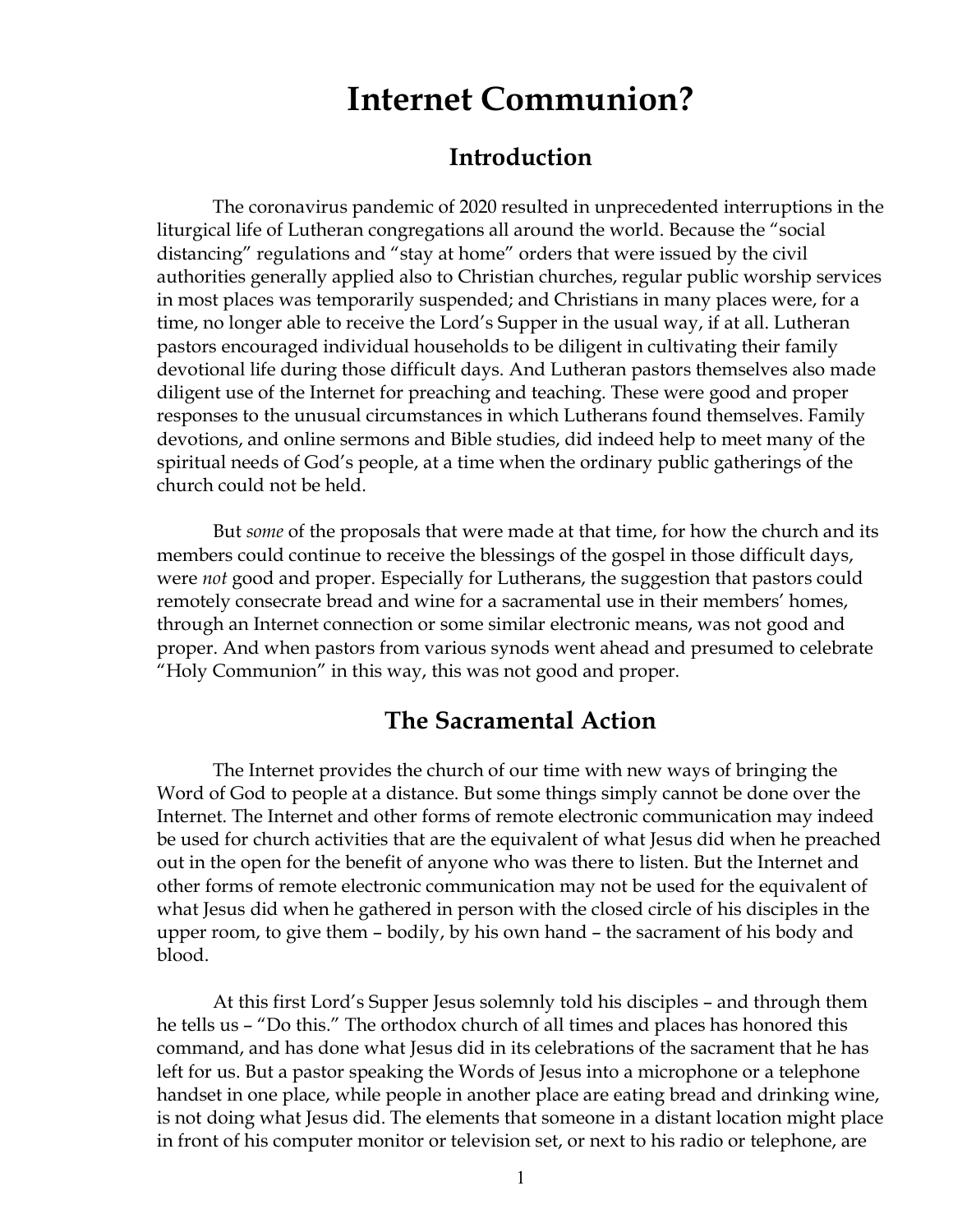not in the physical presence of the pastor and under the pastor's control. And the pastor is not personally present with such communicants, to supervise their reception of the sacrament. In the original institution, Jesus said, "this is my body" – that is, this bread, which is under my control, and which I am offering to you to eat, is my body. Jesus did not say, "that is my body" – that bread which is distant from me and beyond my control, in another room, in another building, in another city.

The Formula of Concord teaches that "in the administration of the Holy Supper the Words of Institution are to be clearly and plainly spoken or sung publicly in the congregation" – that is, in the presence of those people who are gathered for the reception of the sacrament. The Formula goes on to explain that

This is done, first, so that Christ's command, "Do this," may be obeyed. Second, it is done so that Christ's words will arouse, strengthen, and confirm the hearers' faith in the nature and benefits of this sacrament... Third, it is done so that the elements of bread and wine are sanctified and consecrated in this holy practice, whereby Christ's body and blood are offered to us to eat and to drink, as Paul says [1 Cor. 10:16], "The cup of blessing that we bless..." (FC SD VII:79-821)

The Formula of Concord also confesses: "For wherever what Christ instituted is observed and his words are spoken over the bread and cup and wherever the consecrated bread and cup are distributed, Christ himself exercises his power through the spoken words, which are still his Word, by virtue of the power of the first institution" (FC SD VII:752). The lack of physical and communal "connectedness" between pastor, elements, and communicants that is inherent in electronic communication makes this impossible. A pastor who is supposedly consecrating elements through the Internet or over the telephone is not speaking the Words of Christ "over" the bread and wine, because the bread and wine are miles away from where he is. And he is not carrying out or supervising the distribution of these elements to would-be communicants, as they are gathered around their televisions or radios.

### Altar Fellowship and Pastoral Oversight

Advocates for digital consecrations and electronic communion services also needed to face up to the "open communion" monstrosity that would be set in motion by the practice of consecrating elements remotely if such a practice was actually valid. In all places in the world where an Internet connection is available, people unknown to an online "celebrant" could decide on their own to place bread and wine in front of their computer monitors while viewing his webcast, so that this online "celebrant" could become responsible for an untold number of unworthy receptions of the body and blood of Christ, by an untold number of people he has never met. The "gatekeeper" role of the presiding minister that the church catholic has always recognized, was recognized also by the Lutheran Reformers. The Augsburg Confession observes, with approval, that "Chrysostom says that the priest stands daily at the altar, inviting some to Communion and keeping others away" (AC XXIV:36 L). But how can an Internet "celebrant" keep people away from their own computers?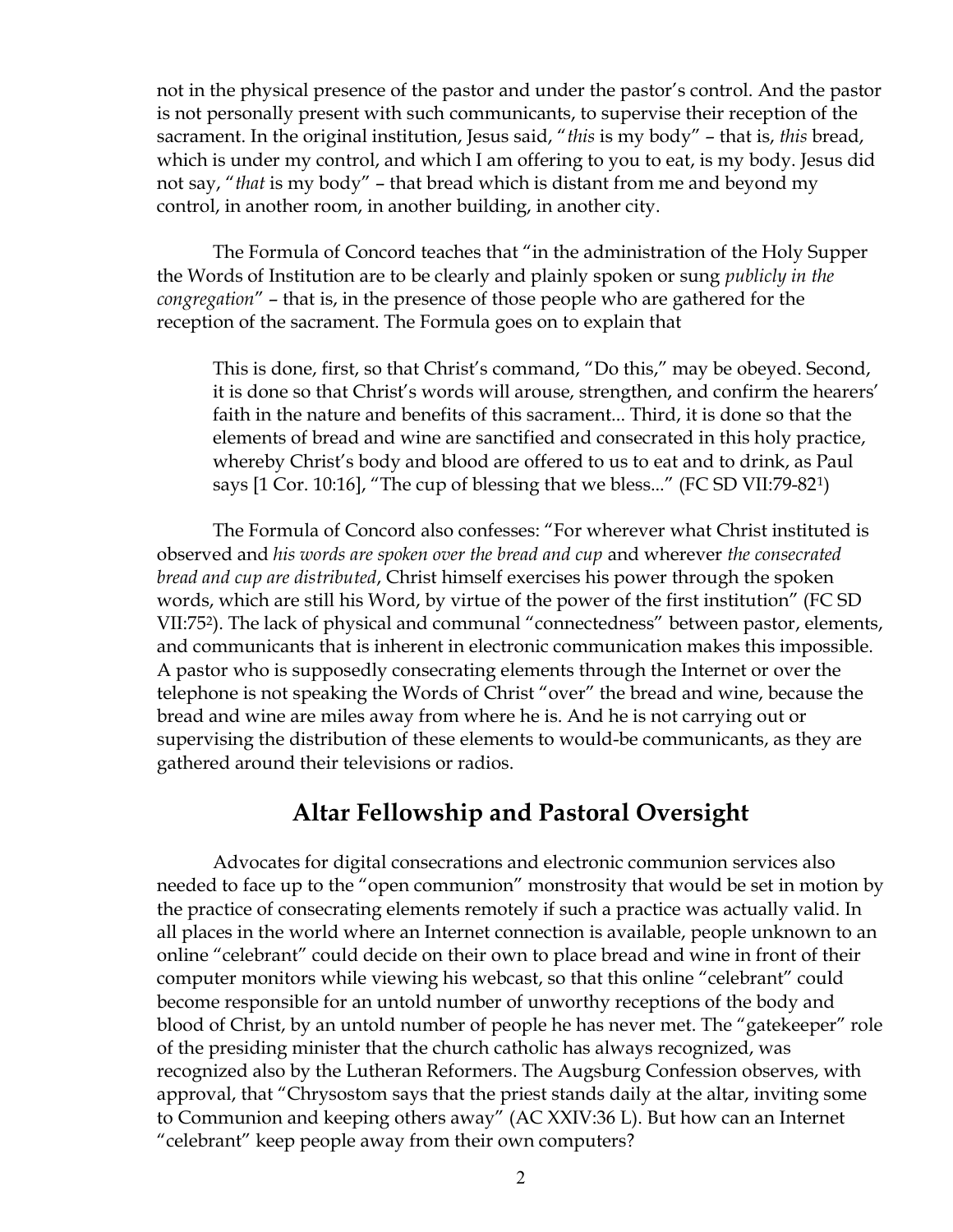As the Augsburg Confession describes the reforms in sacramental practice that the Lutherans had instituted, it states that

The people have grown accustomed to receiving the sacrament together – all who are fit to do so. ... For people are admitted only if they first had an opportunity to be examined and heard. (AC XXIV:5-6 L)

In his Shorter Preface to the Large Catechism, Martin Luther also states that anyone who does not know the basic content of the catechism "should not be numbered among Christians nor admitted to any sacrament," and that "those who come to the sacrament certainly should know more and have a deeper understanding of all Christian teaching than children and beginners in school" (LC SP: 2, 5). These are the classic standards of pastoral catechesis and sacramental oversight to which Confessional Lutheran ministers have always held themselves.

But how could any of this be enforced and implemented by a pastor, if his Internet consecrations are valid? How could he control who receives the sacrament, and how could he exercise any pastoral oversight with respect to the recipients, if it is in fact the case that his online consecrations are efficacious for any bread and wine that are in proximity to the monitor of any computer anywhere in the world, that happens to have its browser set to the webpage where his live feed can be viewed?

And would these Internet consecrations be valid and efficacious also when people watch archived recordings of his online communion services, or a DVD of a communion service? If not, why not? If someone places bread and wine in front of the speakers of his boombox while playing a Paul McCreesh liturgical reconstruction CD, would the chanted Verba on that CD serve as a consecration for this bread and wine? If not, why not? Once people start going down the road of accepting, as valid, consecrations that are performed through digital media, and not in person, where will it end?

As a remedy to this problem, some suggested that a pastor's speaking of the Words of Institution through electronic media would not be sacramentally effective when he did not intend it to be (such as with a public and unrestricted webcast of a communion service at his church), but that it would be sacramentally effective when he did intend it to be (such as with a private video conference or a telephone call that involves only one household). But the idea that priestly "intention" contributes to the validity of a sacrament is a Tridentine Catholic concept, and is not an orthodox Lutheran concept. Martin Chemnitz writes:

...when in the action or administration of the sacraments the institution itself is changed, mutilated, or corrupted, it is certain that then it is not a true sacrament. For it is the word of institution, coming to the element, which makes a sacrament. This opinion is simple, true, and certain, offering to consciences useful, firm, and necessary comfort which we shall not allow to be taken away from us, and it serves the glory of God that His truth should not be measured by the intention of a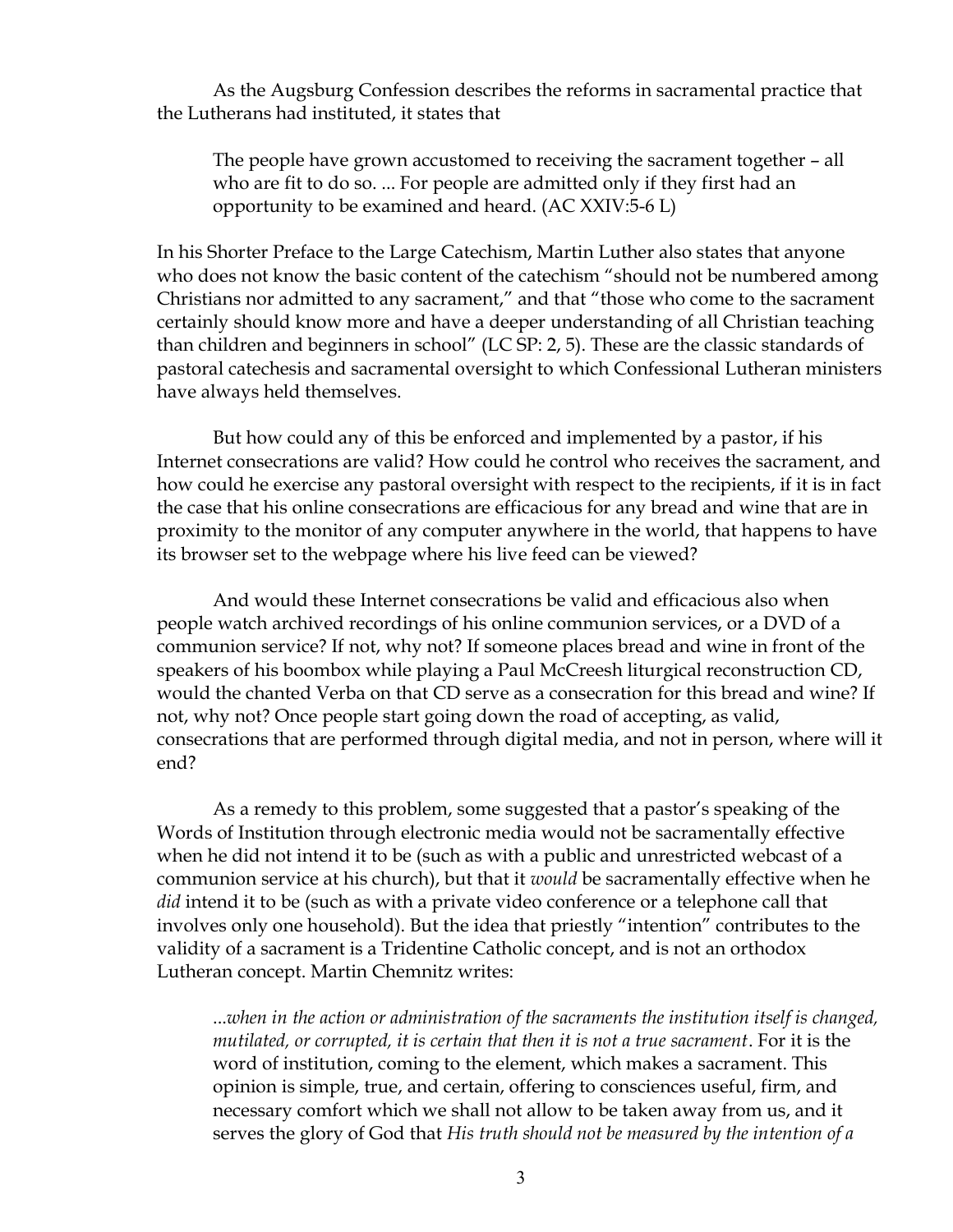human minister, which can neither be known to us nor certain, and that faith should not depend on the human minister but should rest on the truth and power of God, who instituted the sacrament and gave the promise.<sup>3</sup>

If electronic consecrations are real consecrations, then they are always real consecrations, regardless of what a pastor thinks or wants. And if electronic consecrations are not real consecrations, then they are never real consecrations, regardless of what a pastor thinks or wants. But as it is, electronic consecrations are not in accord with the institution of Christ. Therefore, objectively speaking, they are not real consecrations.

We are not denying the *inherent efficacy* of God's Word in general. But we are expressing grave doubts concerning the sacramental effectiveness of the Words of Institution in particular, when those Words are spoken in a setting and context that differ from what the Lord has prescribed for the celebration of his Holy Supper. As a general principle, Lutherans believe that if the Lord's sacramental institution is "changed, mutilated, or corrupted," then the presence of the Lord's body and blood – which depends on that institution – is made doubtful at best, and is nullified at worst.

### The Word and Institution of Christ

We can consider another scenario, which does not involve the use of digital media, but which does illustrate the Lutheran teaching about what portions of bread and wine are actually being consecrated and set aside for a sacramental use, when the Words of Institution are spoken by a pastor within a valid service of Holy Communion. Let's say that someone under church discipline has been suspended from the Lord's Supper, so that he would be refused if he were to approach the altar during the distribution. He thinks that he can circumvent this discipline by bringing his own bread and wine to church and having it with him in the pew – with the idea that when the elements on the altar are consecrated, his bread and wine will also be consecrated, since he is sitting within earshot of the pastor's speaking of the Words of Institution. And he would then eat and drink the bread and wine he had brought. Would we grant that such a man had successfully tricked the pastor into communing him? Or would we rightly point out that since the Words of Institution were not "spoken over" the bread and wine that the man had with him in the pew, and since that bread and wine were not "distributed" to him by the pastor (or by a liturgical assistant under the pastor's direction), his bread and wine were not included in the consecration, and were not a part of the unified sacramental action on this occasion?

This whole question is similar to the Reformation-era question of whether a private mass celebrated without communicants – in which the priest alone communes – is actually the sacrament that Jesus instituted. Even though the priest in such a case would recite the Words of Christ over bread and wine, the Reformers still rejected the legitimacy of this practice. In the Smalcald Articles Luther states that if a priest "really desires to commune, he can do so most fittingly and properly in the sacrament administered according to Christ's institution." A priest who celebrates mass privately,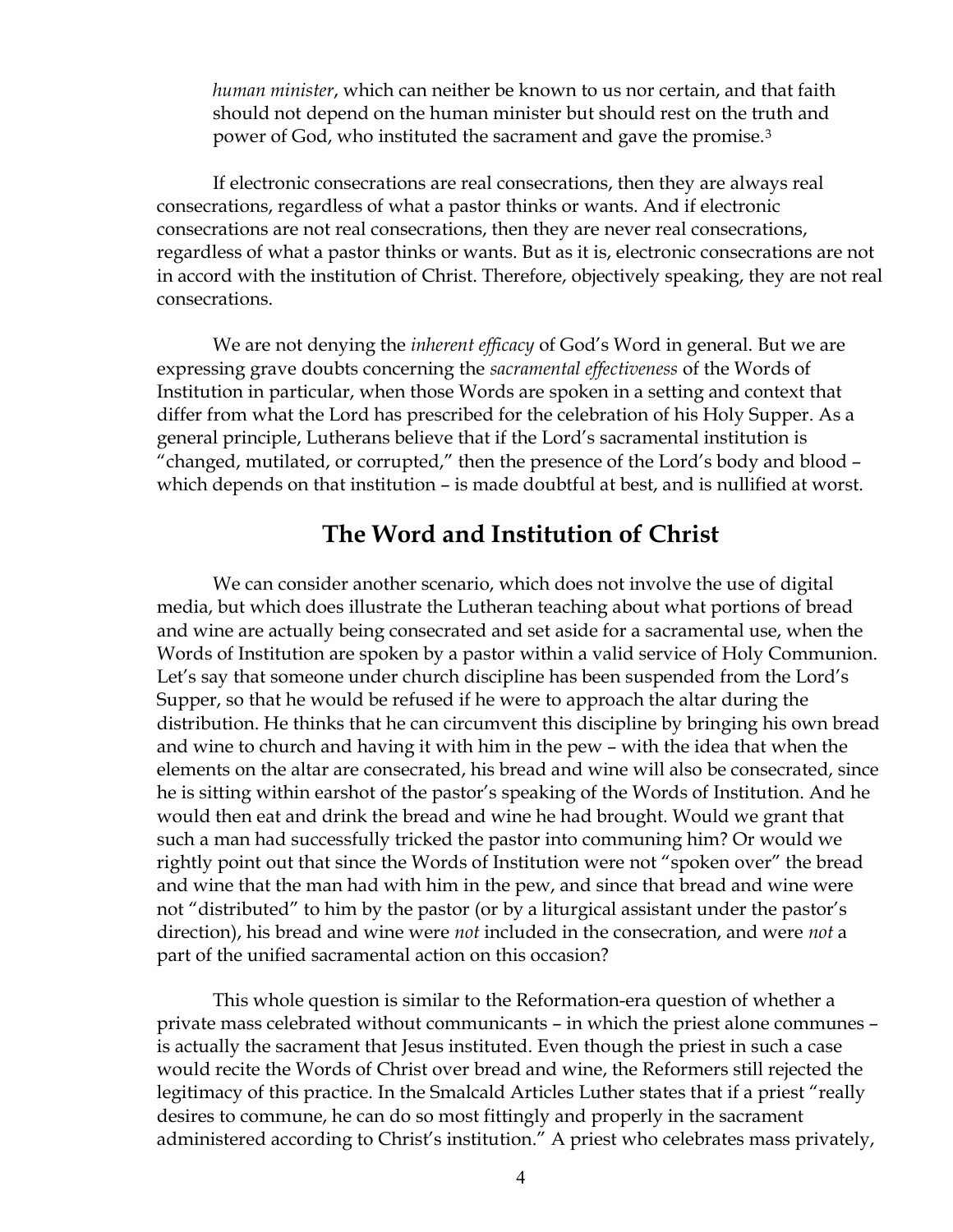without communicants, "does not know what he is doing because he follows a false human opinion and imagination without the sanction of God's Word" (SA II, II:84).

It is a departure from the institution of Christ to presume to hold a "communion service" without communicants being physically present, to receive what is supposed to be blessed, and offered to them, by the celebrant. This was the mistake of the Roman priests, with their private masses. It is also a departure from the institution of Christ to presume to hold a "communion service" without a celebrant being physically present, to bless, and offer to the communicants, what is supposed to be received by them. This is the mistake of those who advocate, or allow for, remote digital "consecrations."

Lutherans confess in the Formula of Concord that in any proper celebration of the Lord's Supper,

Christ's command, "Do this," must be observed without division or confusion. For it includes the entire action or administration of this sacrament: that *in a Christian* assembly bread and wine are taken, consecrated, distributed, received, eaten, and drunk, and that thereby the Lord's death is proclaimed, as St. Paul presents the entire action of the breaking of the bread or its distribution and reception in 1 Corinthians 10[:16]. (FC SD VII:845)

An Internet "consecration" divides and confuses the institution of Christ. An Internet "communion service" that has its basis in such a consecration does not comport with the sacramental action commanded by Christ. With a practice that departs so far from what Jesus did, and from what Jesus tells us to do, there is no proper foundation of certainty on which the conscience of a communicant can rest, which would enable him to believe that such a "consecration" is really efficacious, and which would enable him to believe that the true body and blood of the Lord are really present in such a "communion service."

We must conclude that anyone who presumes to consecrate far-distant portions of bread and wine in this way and for this purpose "does not know what he is doing because he follows a false human opinion and imagination without the sanction of God's Word." We would therefore counsel a misguided Christian who thinks it is possible to receive the sacrament according to such an arrangement, that if he "really desires to commune, he can do so most fittingly and properly in the sacrament administered according to Christ's institution." If it is not possible for a Christian to commune in an observance of the sacrament that is conducted according to Christ's institution, then it is simply not possible for him to commune at all.

## Fathers as Co-Consecrators?

During the coronavirus pandemic, some of the pastors who presided over services of Holy Communion through the Internet did seem to suspect that online consecrations might not really be valid all by themselves. And so these pastors introduced a nuanced variation in the way they practiced Internet communion, by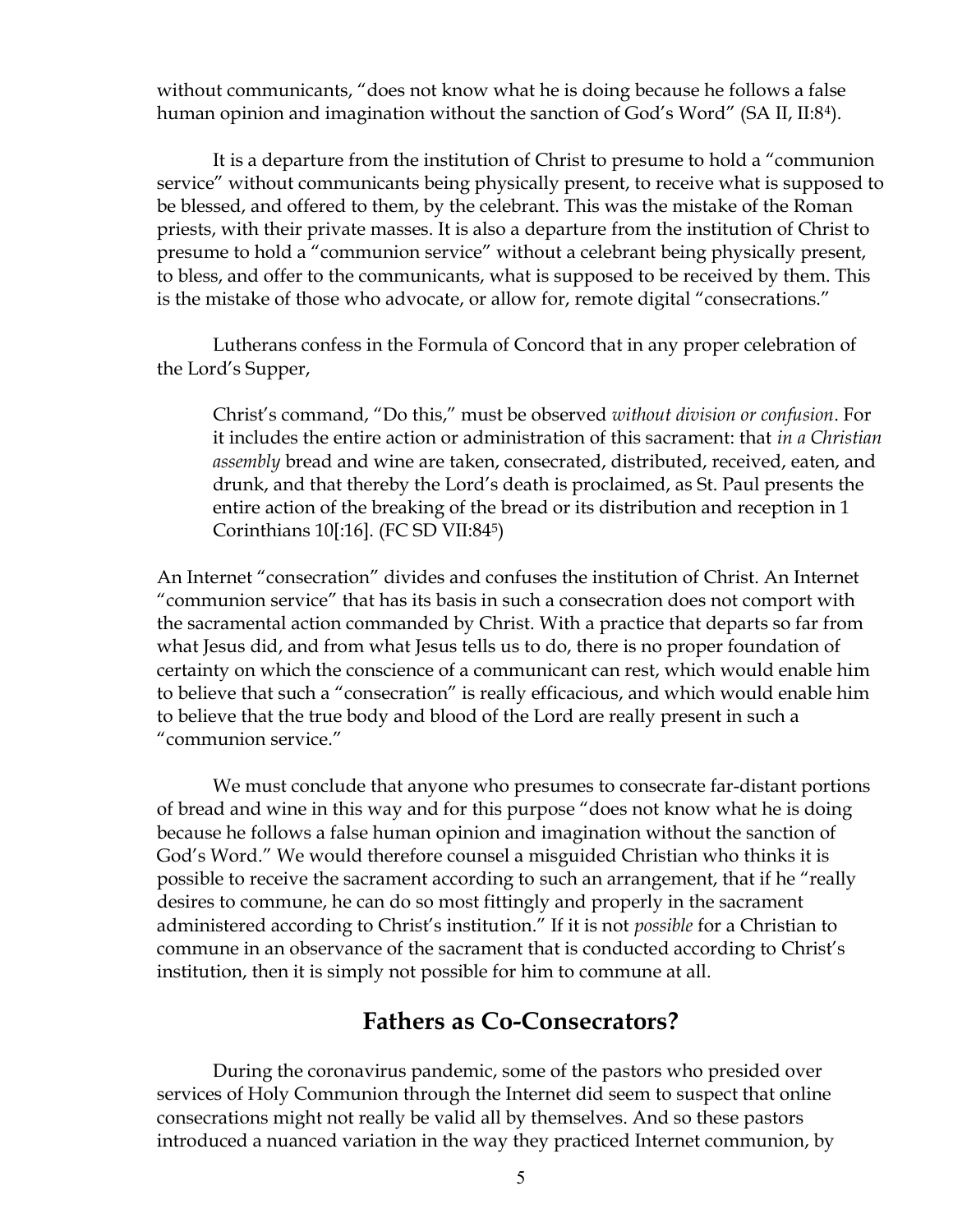directing the head of the household to speak the Words of Institution over elements that had been placed in front of the computer monitor in the family home, while the pastor was speaking those Words on the screen. In this way, if the pastor's remote consecration was not truly efficacious in itself, then at least the bread and wine would be getting consecrated by the husband or father. This, however, introduced a whole new problem with respect to the orderly administration of the Sacrament of the Altar.

In its Biblically-based teaching about the public ministry of Word and Sacrament in the church, the Treatise on the Power and Primacy of the Pope explains that

The gospel bestows upon those who preside over the churches the commission to proclaim the gospel, forgive sins, and administer the sacraments. In addition, it bestows legal authority, that is, the charge to excommunicate those whose crimes are public knowledge and to absolve those who repent. It is universally acknowledged, even by our opponents, that this power is shared by divine right by all who preside in the churches, whether they are called pastors, presbyters, or bishops. (Tr 60-61)

And in the Apology of the Augsburg Confession, we read that "priests" or pastors are indeed "called to preach the gospel and to administer the sacraments to the people" in the Lutheran Church, because "the church has the mandate to appoint ministers, which ought to please us greatly because we know that God approves this ministry and is present in it" (Ap XIII:9, 12).

The Large Catechism confesses that through the sacrament of Baptism "we are initially received into the Christian community" (LC IV:2). Even when it is administered in a private setting, Baptism always has the whole church in view, since the Holy Spirit, through this sacrament, unites the person being baptized to the "one body" of Christ: "For in one Spirit we were all baptized into one body – Jews or Greeks, slaves or free – and all were made to drink of one Spirit" (1 Corinthians 12:136). The Lord's Supper, too – in the words of the Smalcald Articles – is "the common sacrament of the church," which is not to be played with "apart from God's Word and outside the church community" (SA II, II:9). And this is why we confess in the Large Catechism that "the whole gospel and the article of the Creed, 'I believe in one holy Christian church...the forgiveness of sins,' are embodied in this sacrament and offered to us through the Word" (LC V:327) – that is, through the instituting and consecrating Word of Christ. The Lord's Supper is therefore also a sacrament of and for the "one body" of Christ: "Because there is one bread, we who are many are one body, for we all partake of the one bread" (1 Corinthians 10:17).

For these reasons, according to God's regular order, the sacraments of God's church are to be administered by those "pastors, presbyters, or bishops" who have been trained and called to "care for God's church" (1 Timothy 3:5). St. Paul's statement to Titus that a presbyter or bishop in the church is "God's steward" (1:7) hearkens back to what he had previously said in his First Epistle to the Corinthians, concerning the "stewards of the mysteries of God" (4:1). The Apology explains what this means for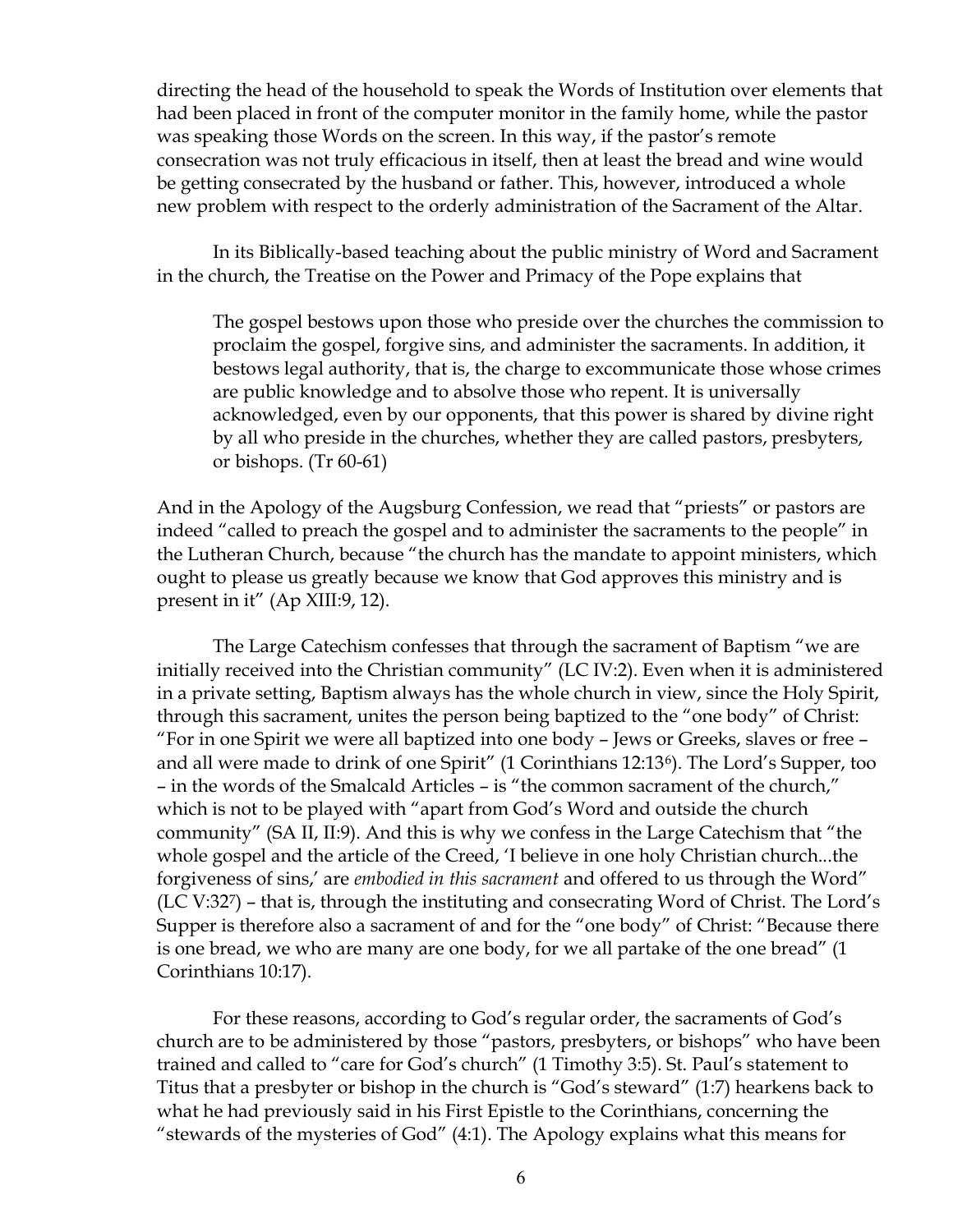Lutherans, when it confesses that a "minister who consecrates gives the body and blood of the Lord to the rest of the people, just as a minister who preaches sets forth the gospel to the people, as Paul says [1 Cor. 4:1], Think of us in this way, as servants of Christ and stewards of God's mysteries [sacramentorum Dei],' that is, of the gospel and the sacraments" (Ap XXIV:80-81). And the Apology states elsewhere that those who "hold office in the church...represent the person of Christ on account of the call of the church and do not represent their own persons, as Christ himself testifies [Luke 10:16], 'Whoever listens to you listens to me.' When they offer the Word of Christ or the sacraments, they offer them in the stead and place of Christ" (Ap VII/VIII:28).

 In regard to the Sacrament of the Altar in particular – as it is administered according to the Lord's institution by the church's called ministers – the Formula of Concord quotes this statement from Luther's treatise on "The Private Mass and the Consecration of Priests":

"This command and institution of his have the power to accomplish this, that we do not distribute and receive simply bread and wine but his body and blood, as his words indicate: 'This is my body, this is my blood.' So it is not our work or speaking but the command and ordinance of Christ that make the bread the body and the wine the blood, beginning with the first Lord's Supper and continuing to the end of the world, and it is administered daily through our ministry or office." (FC SD VII:778)

Elsewhere in the treatise from which the Formula of Concord quotes these words, Luther more precisely defines this "ministry or office" when he explains that the Lord's Supper is "a common meal, which God ordained should be administered to Christians through the clerical office."<sup>9</sup> And Luther more fully *describes* this "ministry or office" when he writes in this treatise that

in our churches we can show a Christian a true Christian mass according to the ordinance and institution of Christ, as well as according to the true intention of Christ and the church. There our pastor, bishop, or minister in the pastoral office, rightly and honorably and publicly called, ...goes before the altar. Publicly and plainly he sings what Christ has ordained and instituted in the Lord's Supper. He takes the bread and wine, gives thanks, distributes and gives them to the rest of us who are there and want to receive them, on the strength of the words of Christ: "This is my body, this is my blood. Do this," etc.<sup>10</sup>

A part of what it means for the Lord's Supper to be administered through this "ministry or office" is also touched on in the Large Catechism, where Luther speaks on behalf of all faithful Lutheran pastors in his declaration that "we do not intend to admit to the sacrament, and administer it to, those who do not know what they seek or why they come" (LC V:211). Officiating at the administration of this sacrament is an exercising of spiritual authority and the care of souls, wherein the officiant reserves the right to examine would-be communicants and to guide them in their preparation for receiving the body and blood of Christ – always remembering St. Paul's sober warning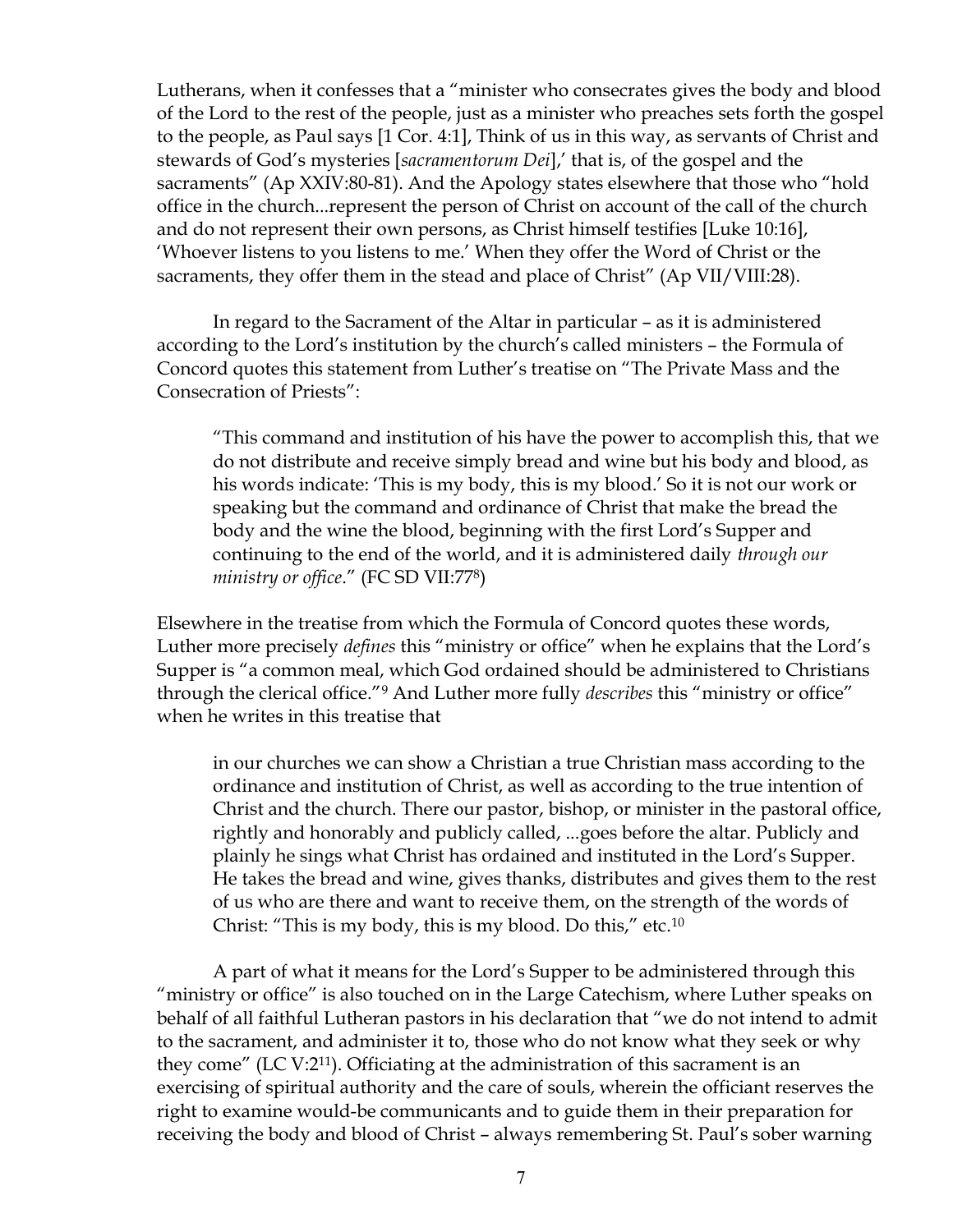that whoever "eats the bread or drinks the cup of the Lord in an unworthy manner will be guilty concerning the body and blood of the Lord" (1 Corinthians 11:27).

And the standards of responsible sacramental oversight that apply in a public Divine Service are the same standards of responsible sacramental oversight that apply in private administrations of the sacrament. In commenting on the character and duties of "the priestly office which God has instituted," Luther affirmed that "the Sacraments are to be distributed through a common public office in the stead of Christ and of Christendom"; and he added that "when one gives the Sacrament to the sick, this comes from the instituted office, just as if one took the Sacrament from the altar otherwise and brought it to someone in a corner or behind the church door; and so the office should remain unperverted here in its function."<sup>12</sup>

Admitting communicants to the altar, or declining to admit them, is a very serious responsibility. It is a pastoral responsibility. John F. Brug writes:

It is clear that the Lord's Supper should be administered by the pastor. It is not our practice to have a layman officiate at the Lord's Supper. Even when congregations were quite isolated and some did not have a pastor present every Sunday, the Lord's Supper was celebrated only when the pastor was present. Proper administration of the Lord's Supper involves more than being able to read the right words. It involves pastoral responsibility for the souls of those who attend.<sup>13</sup>

Brug also explains that

the pastor is responsible for how the sacraments are administered. The administration of the Lord's Supper involves spiritual judgment. Decisions commonly need to be made by the administrator about who is properly prepared to receive the Sacrament, both in public worship services and in the visitation of shut-ins. At times, there is a responsibility to exclude some from receiving the Sacrament. This requires a shepherd's knowledge of the sheep, and it is definitely the work of spiritual oversight.<sup>14</sup>

The Lutheran Church does teach that in the case of an emergency, when a necessary public ministration of the means of grace cannot be carried out by a regular public minister, the normal arrangement is temporarily suspended, and "the order yields to the need." A conscience's need for the hope and comfort of the gospel is always paramount. Therefore, the ecclesiastical "order" of vocation, and (if need be) the "order" of creation,<sup>15</sup> properly "yield" in a situation where an inflexible adherence to these divine orders would result in a harmful silencing and deprivation of that gospel. Johann Gerhard teaches:

Assuming that there is no regular minister of the Church, the administration of Baptism should still not be omitted, since for the essential parts of Baptism it is not at all required that he who administers this Sacrament should be a minister of the Church; therefore, in this case the order yields to the need.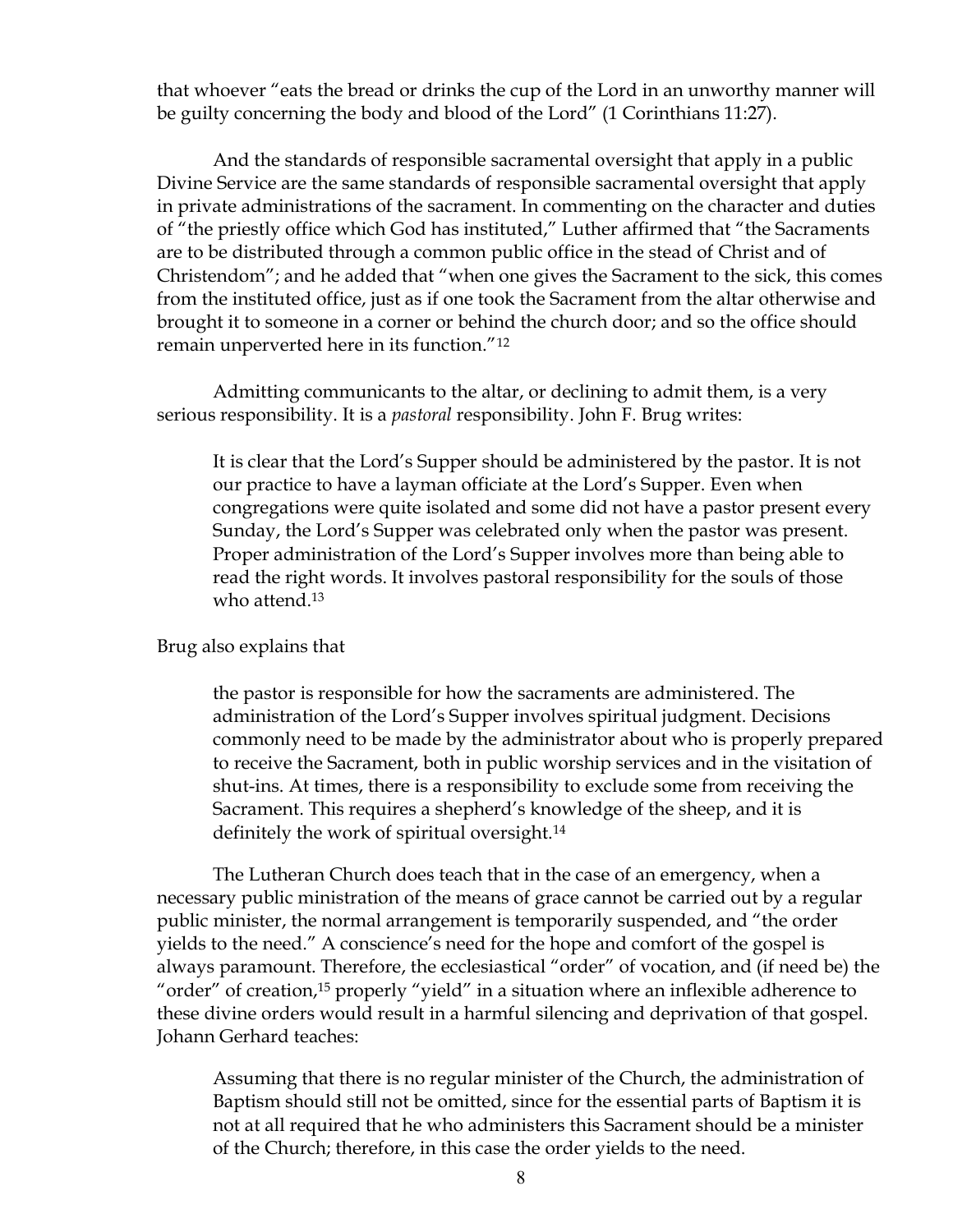According to Gerhard, this principle applies also to "absolution, which any layman may announce to a dying person from the Gospel, ...when no ordered minister of the Church can be obtained." And Gerhard similarly concedes that "Laymen act properly when they instruct or comfort a congregation that is without a regular shepherd or sick people or those who in any way are afflicted, as in times of a siege, pestilence, persecution, etc."<sup>16</sup>

In regard to the possibility of an emergency administration of the Sacrament of the Altar, however, C. F. W. Walther observes that,

Starting with Luther, the vast majority of our theologians maintain that the Holy Supper should never be administered privately by a person not holding the public preaching office or by a so-called layman – partly because, unlike with Baptism or Absolution, there cannot be an emergency regarding Holy Communion which would justify straying from God's order (1 Cor. 4:1; Rom. 10:15; Heb. 5:4); partly because the Holy Supper "is a manifest confession and should thus have manifest ministers'; partly because divisions can easily be caused by such private [acts of] Communion.<sup>17</sup>

Some of the influential theologians in the sixteenth and seventeenth century were, however, of the opinion that there could be circumstances for an "emergency" administration of the Lord's Supper. Yet the examples they gave of when this might be done involved situations such as when Christians were cut off from the ministry of orthodox pastors for a prolonged period of time, or when a Christian was near death. They did not consider situations that involved only a temporary isolation, or a mere inconvenience in being able to receive the ministrations of a regularly-called pastor, to be legitimate emergencies.<sup>18</sup>

Still, even when something extraordinary is done, it is with the understanding that the administration of a sacrament is always a churchly act and always a pastoral act – involving the exercise of spiritual care and oversight with respect to the sacramental recipient to the extent that this is possible. And so, for example, when a layman administers Baptism to a person who is in mortal danger, this is not a "lay baptism" strictly speaking, but is a baptism administered by an "emergency pastor." The Treatise on the Power and Primacy of the Pope accordingly states that "in an emergency even a layperson grants absolution and *becomes the minister or pastor of another*. So Augustine tells the story of two Christians in a boat, one of whom baptized the other (a catechumen) and then the latter, having been baptized, absolved the former" ( $Tr 67^{19}$ ).

It is the duty of Christian parents to teach God's Word to their children. This is not just as an emergency measure, when there is no ecclesiastical minister to do it, but is an ordinary part of their domestic vocation as fathers and mothers. Luther often and in many places affirmed this.<sup>20</sup> But in response to a query on whether the father of a family may, under certain circumstances, administer the Lord's Supper to the members of his household, Luther spoke in a very different way. He pointed out that a house father "has neither call nor command to do so. ... It would also give great offense to administer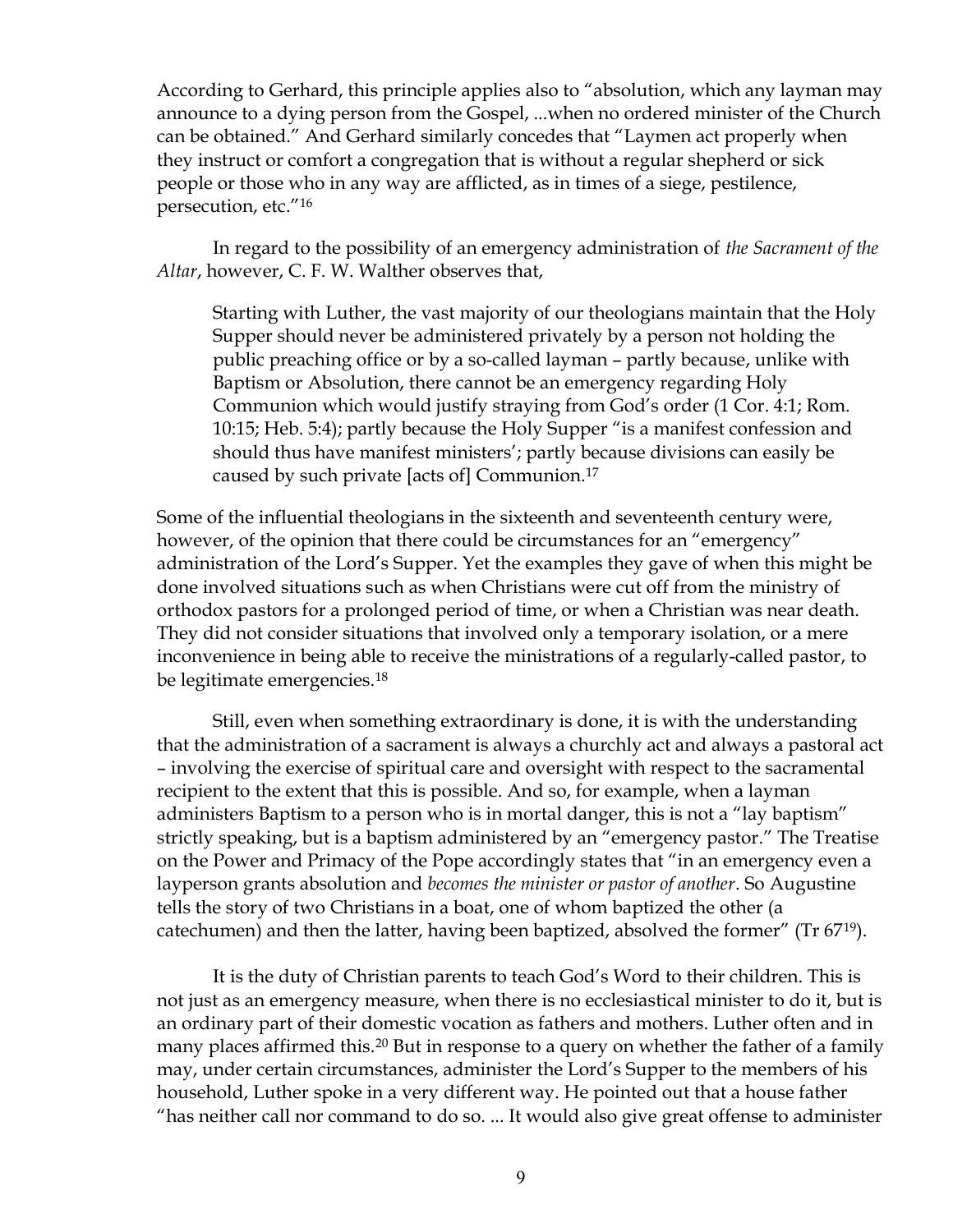the Sacrament here and there in the homes, and in the end no good would come of it, for there will be factions and sects..." Luther went on to explain that

if a father wishes to teach the Word of God to his family, that is right and should be done, for it is God's mandate that we should teach and bring up our children and household; that is commanded to everyone. But the Sacrament is a public confession and should have public ministers, because, as Christ says, we should do it in remembrance of Him; that is, as St. Paul explains it, we should show forth or preach the Lord's death till He comes [cf. 1 Corinthians 11:26]. And here [Paul] also says that we should come together, and he severely rebukes those who, each in his own way, use the Lord's Supper individually. On the other hand, it is not forbidden but rather commanded that everyone individually should instruct his household in God's Word, as well as himself, though no one should baptize himself, etc. For there is a great difference between a public office in the church and [the office of a father in his household. Hence the two must neither be mingled into each other nor be separated from each other. Since there is neither an emergency nor a call here, we must do nothing out of our own devotion without God's definite mandate, for no good will come from it.<sup>21</sup>

In his statement that a housefather "has neither call nor command" to commune himself and the members of his family, Luther is certainly thinking of what the Augsburg Confession declares "Concerning church order": that "no one should teach publicly in the church or administer the sacraments unless properly called" (AC XIV L). A father or husband, as such, holds a domestic office, not an ecclesiastical office. Even if his family is cut off from the ordinary worship of the church for a limited time, this in itself is not the kind of emergency that would justify his becoming, or being appointed to be, an "emergency pastor" for his household. He should therefore not be authorized to consecrate the bread and wine of the Lord's Supper, and thereby to become the presiding minister of this ecclesiastical sacrament in his domestic setting – whether or not his regular pastor is simultaneously speaking the Words of Institution over the Internet.

The Lord's Supper is a great comfort to Christians, since they are able to receive God's gifts of forgiveness, life, and salvation in a very personal and tangible way through this sacrament. But the Lord's Supper is not the *only* means, or even the *chief* means, through which these divine gifts can be received. Luther writes that

the word of God is the greatest, most necessary, and most sublime part in Christendom (for the sacraments cannot exist without the word, but indeed the word can exist without the sacraments, and in an emergency one could be saved without the sacraments – as for example, those who die before receiving the desired baptism – but not without the word).<sup>22</sup>

 On one occasion Luther's advice was sought by some Bohemian Hussites who had been deceiving the pope with a pretense that they were still Romanists, in order to obtain episcopal ordination for their pastors. They believed that receiving the Lord's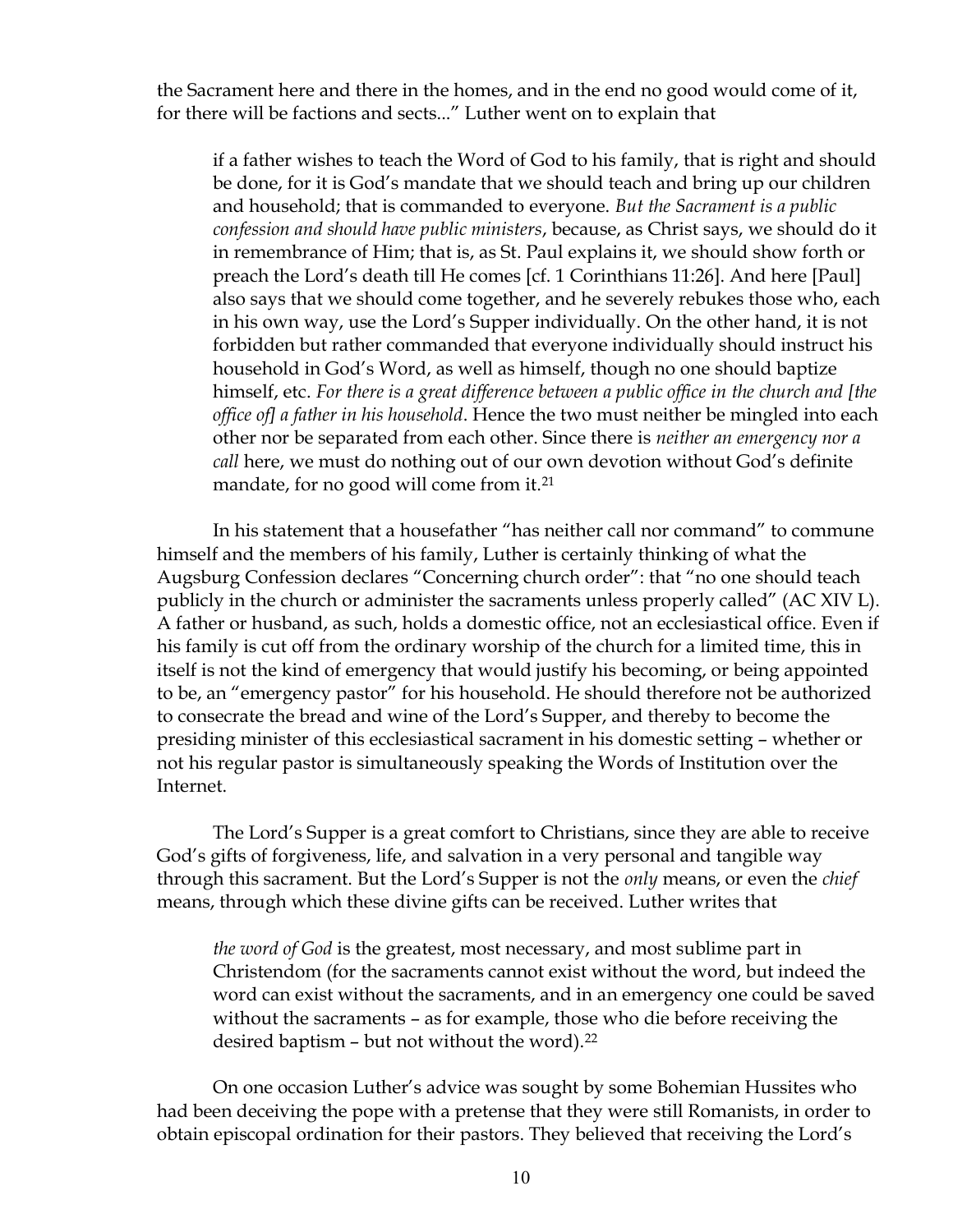Supper was necessary for their faith and salvation, and they furthermore believed that such a subterfuge was necessary in order to receive the Lord's Supper. Luther admonished them not to do this anymore, and wrote that

if misfortune and need are so great that they can secure ministers in no other way [than by subterfuge], I would confidently advise that you have no ministers at all. For it would be safer and more wholesome for the father of the household to read the gospel and, since the universal custom and use allows it to the laity, to baptize those who are born in his home, and so to govern himself and his according to the doctrine of Christ, even if throughout life they did not dare or could not receive the Eucharist. For the Eucharist is not so necessary that salvation depends on it. The gospel and baptism are sufficient, since faith alone justifies and love alone lives rightly. ...

The father in the home...can provide his own with the necessities through the Word and in pious humility do without the nonessentials as long as he is in captivity. In this regard we follow the custom and law of the Jewish captives [in Babylon] who were not able to be in Jerusalem or to make offering there. Upheld in their faith alone by the Word of God they passed their lives among enemies while yearning for Jerusalem. So in this case the head of the household suffering under the tyranny of the pope would act most appropriately and safely if while longing for the Eucharist, which he neither would dare nor could receive, in the meantime zealously and faithfully propagated faith in his home through the Word of God until God on high in his mercy either brought the captivity to an end or sent a true minister of the Word.<sup>23</sup>

## Conclusion

Lutherans take something like the proper administration of the sacraments very seriously, in light of their principled conviction – with respect to the doctrines of the church and of church fellowship – that

The church is the assembly of saints in which the gospel is taught purely and *the* sacraments are administered rightly. And it is enough for the true unity of the church to agree concerning the teaching of the gospel and the administration of the sacraments.  $(AC VII:1-2 L<sup>24</sup>)$ 

As they are restrained by love for the church and its unity, Lutheran pastors and congregations are not free to press forward with controversial, disruptive, and illconsidered innovations, especially when these innovations involve something as fundamentally important as the sacrament of Holy Communion. They should instead, in whatever way they can, be "eager to maintain the unity of the Spirit in the bond of peace" (Ephesians 4:3).

 Sadly, Christians in troubled and fearful times may occasionally be cut off, at least temporarily, from the Lord's Supper. And sometimes there is nothing that can be done about this. But even if that is the case, Christians in troubled and fearful times are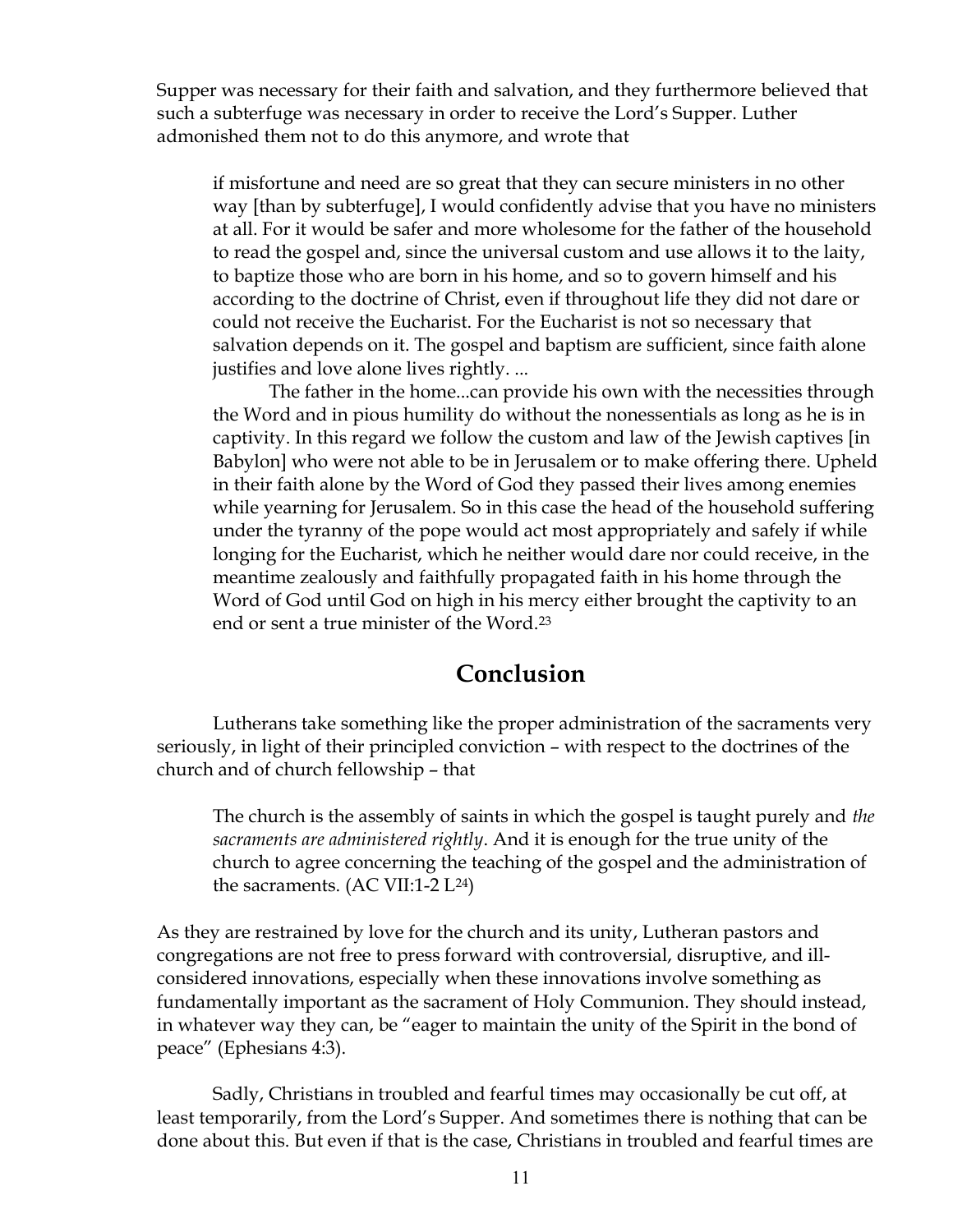not cut off from Christ and from the comfort of the gospel, because they are not cut off from God's Word. Luther gives us this encouragement in the Longer Preface of his Large Catechism:

Nothing is so powerfully effective against the devil, the world, the flesh, and all evil thoughts as to occupy one's self with God's Word, to speak about it and meditate upon it, in the way that Psalm 1[:2] calls those blessed who "meditate on God's law day and night." Without doubt, you will offer up no more powerful incense or savor against the devil than to occupy yourself with God's commandments and words and to speak, sing, or think about them. (LC LP: 10)

When Christians who find themselves in difficult circumstances await better times, and when they await an opportunity to receive the blessed sacrament of their Savior's body and blood in an orderly way and with a clear conscience, they can pray and sing:

> In Thee, Lord, have I put my trust; Leave me not helpless in the dust; Let me not be confounded. Let in Thy Word my faith, O Lord, Be always firmly grounded.

Bow down Thy gracious ear to me And hear my cries and prayers to Thee; Haste Thee for my protection, For woes and fear surround me here. Help me in mine affliction.<sup>25</sup>

David Jay Webber Phoenix, Arizona July 7, 2020

<sup>2</sup>Emphases added.

<sup>3</sup>Martin Chemnitz, Examination of the Council of Trent, Part II (Saint Louis: Concordia Publishing House, 1978), p. 106; emphases added.

<sup>4</sup>The Book of Concord: The Confessions of the Evangelical Lutheran Church, edited by Theodore G. Tappert (Philadelphia: Fortress Press, 1959).

5Emphases added.

<sup>1</sup>Here and elsewhere, unless indicated otherwise, Confessional quotations are from The Book of Concord: The Confessions of the Evangelical Lutheran Church, edited by Robert Kolb and Timothy J. Wengert (Minneapolis: Fortress Press, 2000).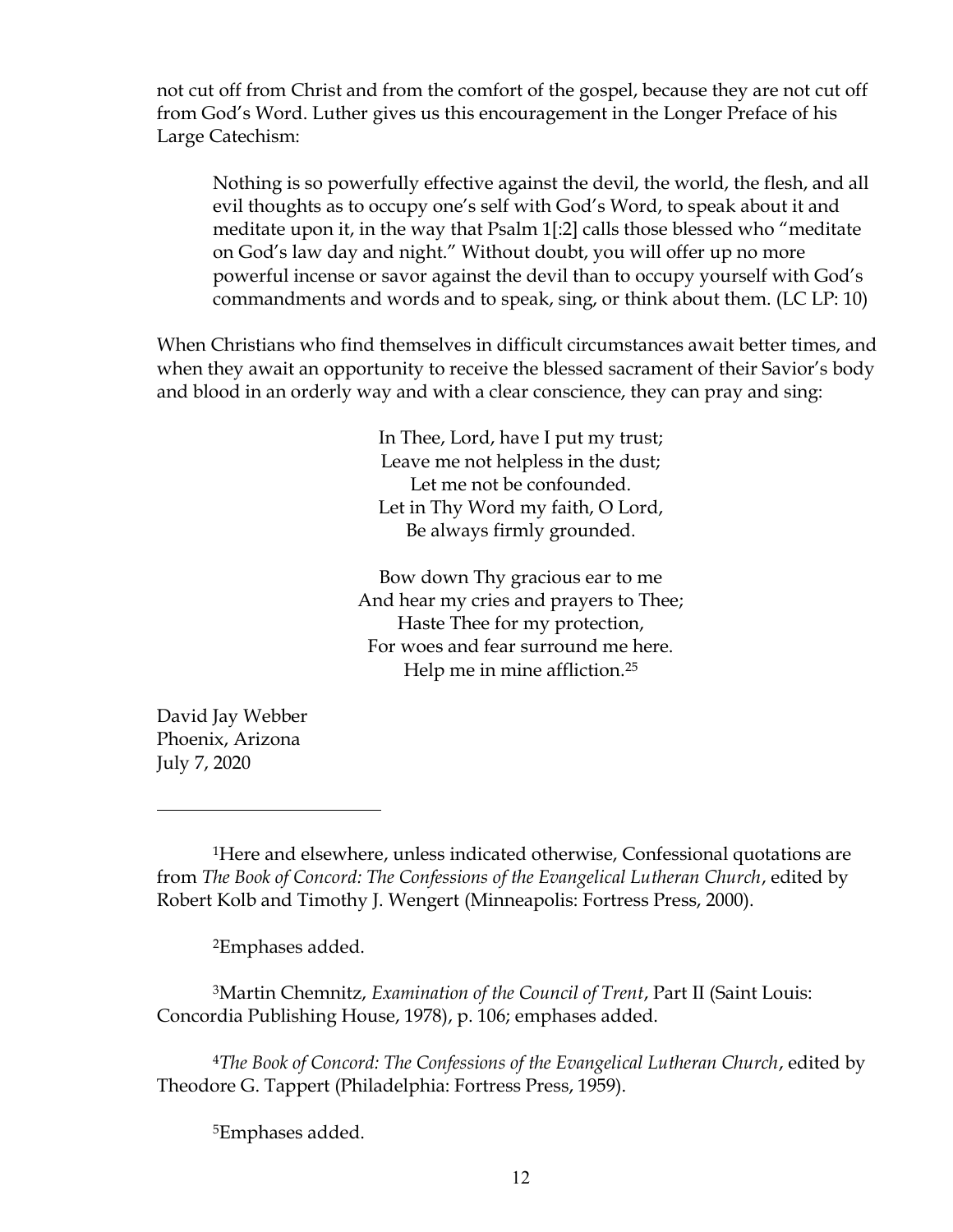$6$ Scripture quotations are from the Holy Bible, English Standard Version  $\mathcal{R}$ , copyright © 2001 by Crossway Bibles, a publishing ministry of Good News Publishers.

<sup>7</sup>Emphasis added.

<sup>8</sup>Emphasis added.

<sup>9</sup>Martin Luther, "The Private Mass and the Consecration of Priests," Luther's Works, Vol. 38 (Philadelphia: Fortress Press, 1971), p. 152.

<sup>10</sup>Martin Luther, "The Private Mass and the Consecration of Priests," p. 208.

<sup>11</sup>Punctuation slightly revised.

<sup>12</sup>Martin Luther, Letter to George Spalatin, July 27, 1530 (WA Br. V, 504); quoted in Edward Frederick Peters, The Origin and Meaning of the Axiom: "Nothing Has the Character of a Sacrament Outside of the Use," in Sixteenth-Century and Seventeenth-Century Lutheran Theology (Fort Wayne, Indiana: Concordia Theological Seminary Press, 1993), p. 184.

<sup>13</sup>John F. Brug, *The Ministry of the Word* (Milwaukee: Northwestern Publishing House, 2009), p. 221.

<sup>14</sup>John F. Brug, The Ministry of the Word, pp. 118.

<sup>15</sup>In his treatise "On the Councils and the Church" – after mentioning Baptism, the Sacrament of the Altar, the Word of God, and the Keys – Martin Luther states that "There must be bishops, pastors [Pfarrher], or preachers, who publicly and privately give, administer, and use the aforementioned four things or holy possessions in behalf of and in the name of the church, or rather by reason of their institution by Christ..." According to Luther, "The people as a whole cannot do these things, but must entrust or have them entrusted to one person," and "he alone should be allowed to preach, to baptize, to absolve, and to administer the sacraments." Luther then adds this Scriptural restriction: "It is, however, true that the Holy Spirit has excepted women, children, and incompetent people from this function, but chooses (except in emergencies) only competent males to fill this office, as one reads here and there in the epistles of St. Paul [I Tim. 3:2, Tit. 1:6] that a bishop must be pious, able to teach, and the husband of one wife – and in I Corinthians 14[:34] he says, 'The women should keep silence in the churches.' In summary, it must be a competent and chosen man. Children, women, and other persons are not qualified for this office, even though they are able to hear God's Word, to receive Baptism, the Sacrament, absolution, and are also true, holy Christians, as St. Peter says [I Pet. 3:7]. ...Moses says in Genesis 3[:16], 'You shall be subject to man.' The Gospel...does not abrogate this natural law, but confirms it as the ordinance and creation of God" (Luther's Works, Vol. 41 [Philadelphia: Fortress Press, 1966], pp. 154- 55).